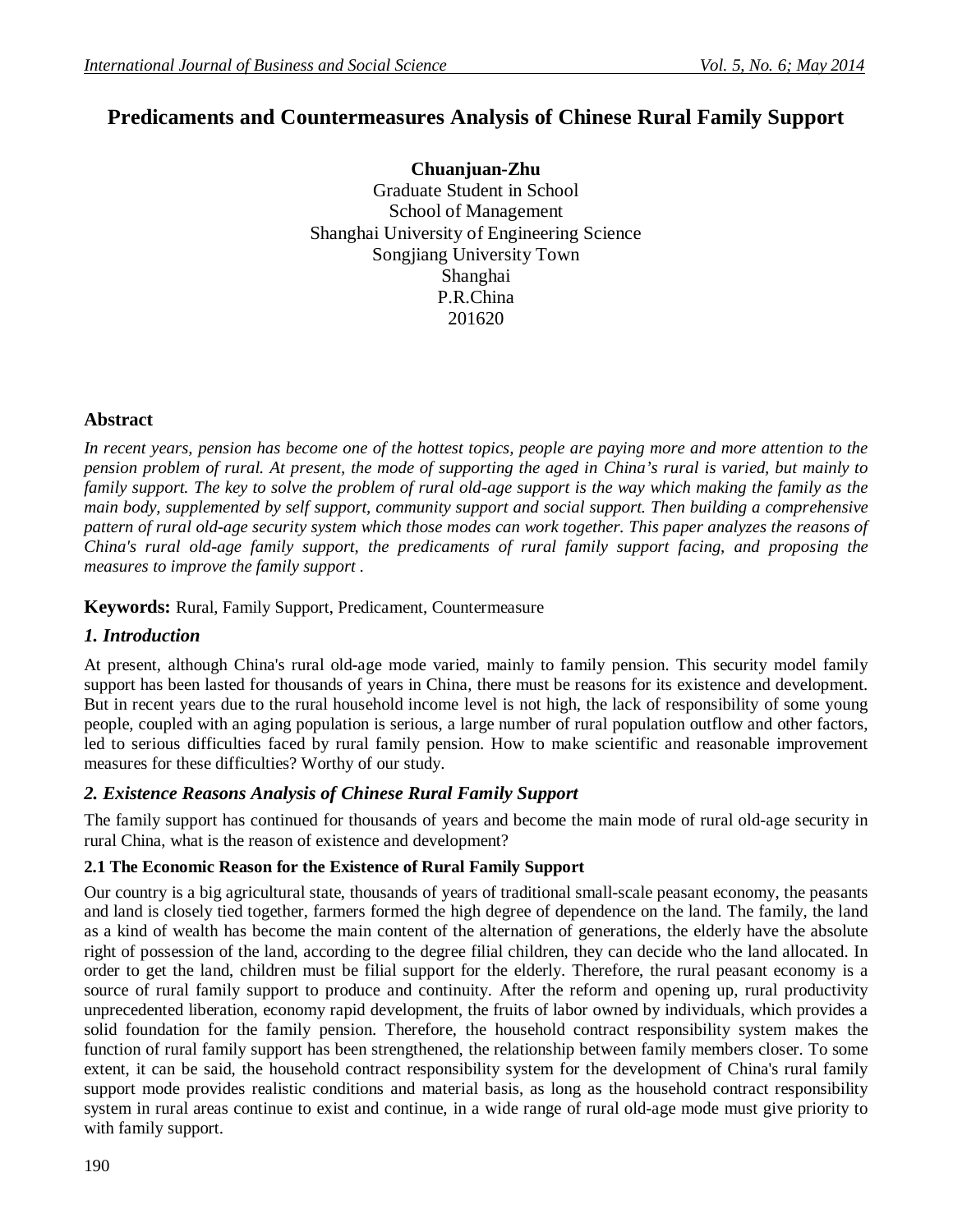#### **2.2 The Cultural Reason for the Existence of Rural Family Support**

Virtues of "filial piety" as the first ! As a country with thousands of years of civilization, a state of ceremonies, China has been put filial piety as one of the important family ethics. "honor the parents, respect the elder" as the main content of filial piety in China also has a long history and solid social foundation. Confucian ethics classic "Book of Filial Piety" believes, "(It was filial piety.) Now filial piety is the root of (all) virtue, (the stem) out of which grows (all moral) teaching", "filial piety is the constant (method) of Heaven, the righteousness of Earth and the practical duty of Man", "The service which a filial son does to his parents is as follows: in his general conduct to them, he manifests the utmost reverence; in his nourishing of them, his endeavor is to give them the utmost pleasure; when they are ill, he feels the greatest anxiety; in mourning for them (dead), he exhibits every demonstration of grief; in sacrificing to them, he displays the utmost solemnity. When a son is complete in these five things, (he may be pronounced) able to serve his parents". Obviously, the Confucian thought of "filial piety" as the code of conduct and moral standard of judging others. In addition, the Han Dynasty's "recommend people noted for their filial piety and moral records" system, plays an important role in the implementation of filial piety. Thus, the filial piety culture influence and constraints, which is beneficial to form the consciousness of people to respect, love and support the old.

#### **2.3 The Psychological Reason for the Existence of Rural Family Support**

According to Maslow's "hierarchy of needs" theory, human needs can be divided into five categories: physiological needs, safety needs, social needs, respect needs and self-actualization needs, namely the need to have multiple and hierarchy. Based on the theory of biology, meanwhile, man is one of the social animals, in order to satisfy their needs of higher level, they need communication and interaction in the community, especially the elderly. Once out of production areas, the elderly prone to loneliness, especially in the face of their peers and husband (wife) having left. From the content perspective, the so-called family support includes three aspects: economic support, life care and spiritual comfort. For the first two, with the development of our economy and the adjustment of industrial structure, the social support and community endowment be a good solution, but the role, family support playing in the elderly spiritual comfort, can not be replaced by other models. Exchange of feelings with family members and love joy often become the elderly spiritual, from the demand perspective, they are more likely to achieve the social needs, respect needs and self-actualization needs, to reduce their empty lonely. Therefore, spiritual comfort of this function is the psychological motivation of rural family support.

#### *3. The Predicaments of Rural Family Support Facing*

Rural family support has been dominant in the rural old-age mode, but with the deepening of reform and opening up, the establishment of market economic system and the large-scale flow rural population, rural family support is facing some predicaments, for example, economic support insufficient, ill life care, lack of mental comfort.

#### **3.1 The Income of Rural Households Is Relatively Low**

On the one hand, the land became the main source of income of family life in the vast rural areas of Chinese, however, the land income: first of all, from the conditions of topography and climatic, meteorological disasters, geological disasters happen frequently in our country, earthquake, debris flow, flood, drought and other natural disasters often threat agricultural production, affecting farmers' income; Secondly, the cost of production increase, the added value of agricultural products is not high, the land productivity decline, so the phenomenon of increasing agricultural production without increasing family income become more and more common; finally, in recent years, with the acceleration of urbanization, rural land occupied appeared frequently, farmer family income level is not high in the increasingly serious problem. On the other hand, forced life pressure, a lot of young migrant workers in rural areas, but the ideas of "having great ambitious for their children"letting some young couple more emphasis on education and training of their children, the limited financial resources tend to be more under generation of growth. According to the sixth national census, there are 40.72 percent of the rural elderly aged 60 years and over relying on family members living sources (table 1), but lower total rural household income, support expense ratio not high, which weaken economic foundation of the family support, it's function can not give full play.

#### **3.2 Lack of Responsibility for the Elderly**

Economic development, scientific and technological progress, social change that have changed the environment for human survival and the survival of the state, but also exacerbated the changes in people's way of thinking.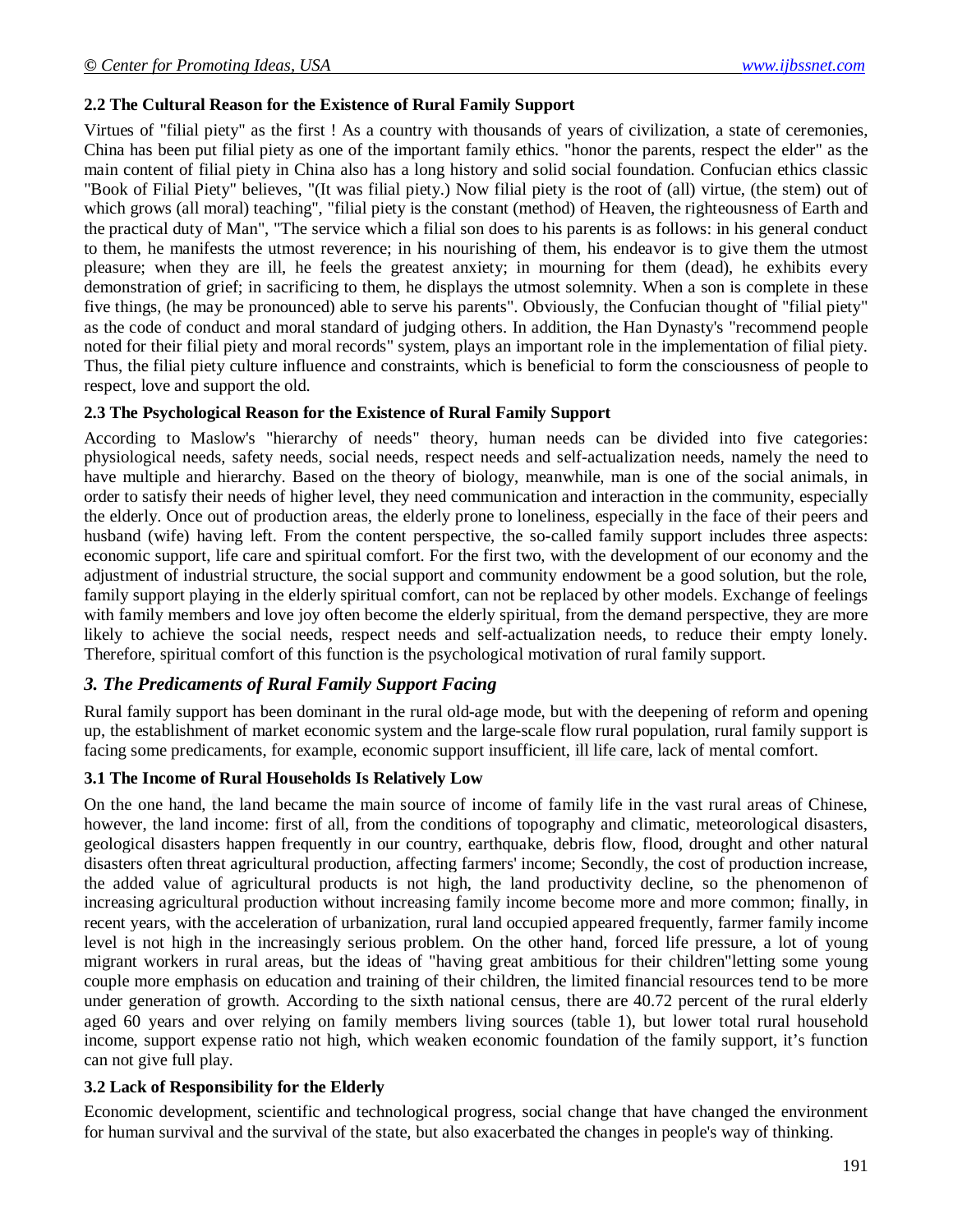Hedonism, money worship, self-centered ideas not only impact on the traditional virtues of caring and loving for the old, but become a standard part of young people based on value judgments and behavior choices and they are not to honor the elderly as their own instead, the burden of responsibility as the elderly, when the support burden. Family, "the old man is miso dish, children are to dip, dip sauce finished, the dish will throw", this quotation reflects the current deep part of parents to give their children the peace of mind and a sense of filial indifference; society, "Jian Hao; could help or not", the topic is attracting people's attention and heated debate, a "go home often" sing made famous all over the country, revealed many elderly to urgently calls for the children home. Lack of a sense of responsibility for the elderly rural, family support problem become worse and worse.

## **3.3 Aging Population, Increased Demand for Family Support**

With the development of rural economy and improvement of people's living standards, life expectancy of the rural elderly continues to increase, the proportion of the elderly population in the total rural population continues to rise (table 2). Once the elderly sick, disabled or bedridden, living skills decline, demand increased pension, family support which not only increase the burden of economic support, but also provide a living for the family care and spiritual comfort test. Beginning in 1973, the rural population birth rate dropped significantly, especially in recent years, the "4-2-1", "4-2-2" family have appeared to subvert the more children in rural and more traditional concept of blessing. 2010 sixth national census data show that at present Chinese rural population aged 65 years and over dependency ratio of 14.21, a heavy burden on rural family support. Growing aging rural population, declining birth rates, raising relatively high, it is not difficult to draw, the seriousness of the situation of rural family support.

#### **3.4 Rural Exodus, Reducing the Supply of Family Support**

According to Economics "rational man" the basic theoretical assumptions can be inferred: a country as long as there is a gap between urban and rural income levels, in order to pursue more economic benefits, it is possible for rural people to flow into city. China is a typical rural dual structure state, namely the coexistence of traditional agriculture and modern industrial, urban per capita income is greater than the rural areas, while the city also provide more opportunities for young workers, so that part of the young rural labor to urban for workers. In addition, students from rural areas after graduating from college, tend to be more willing to stay in urban development. Young people and their parents separate residence, support supply greatly reduced, so that the family support lost power support. Pressure from work and live, workers do not have the time and energy to care for the elderly, not to mention providing life care and spiritual comfort, which has a bad effect on physical and mental health of the elderly.

#### *4. Countermeasures of the Rural Family Support Predicaments*

Although the family pension faces enormous challenges, on our historical tradition, the current overall level of economic development and social welfare in rural areas, the family support in our diverse rural old-age security model is still dominant, which is necessary for traditional rural family pension model improvement and innovation. We can imagine, the future of the rural old-age security model, no longer rely solely on traditional family support, family support but in the main, complemented by social support, strengthening community endowment, encouraging self-endowment, establishing of multimode coexistence of rural old-age security system.

#### **4.1 Improving the Income Level of Rural Family is the Key**

The primary content of family support is to provide financial support, so the family support needs the backing of a strong economic base. Since the reform and opening, with the rapid development of China's rural economy, farmers' income has greatly improved, but overall, rural per capita net income is limited. Therefore, in order to give full play to the functions of rural family pension, increasing farmers' income is the key. From the rural perspective: firstly, transferring the rural surplus labor, developing the rural economy, encouraging rural young people having ability and idea to start a business in the town, leading farmers to achieve doorstep employment which can increase rural household incomes, but also easy for people to take care of the elderly. Secondly, selfsufficient peasant economy causes the science and technology in China's agricultural productivity contribution income process is low, the current using modern technology transformation of agriculture, increasing agricultural scientific and technological content, improving the quality of agricultural products and agricultural productivity, while speeding up industrial restructuring, increasing scientific and technological innovation. In a word, doing everything possible to increase farmers' income, to provide financial support for rural family support.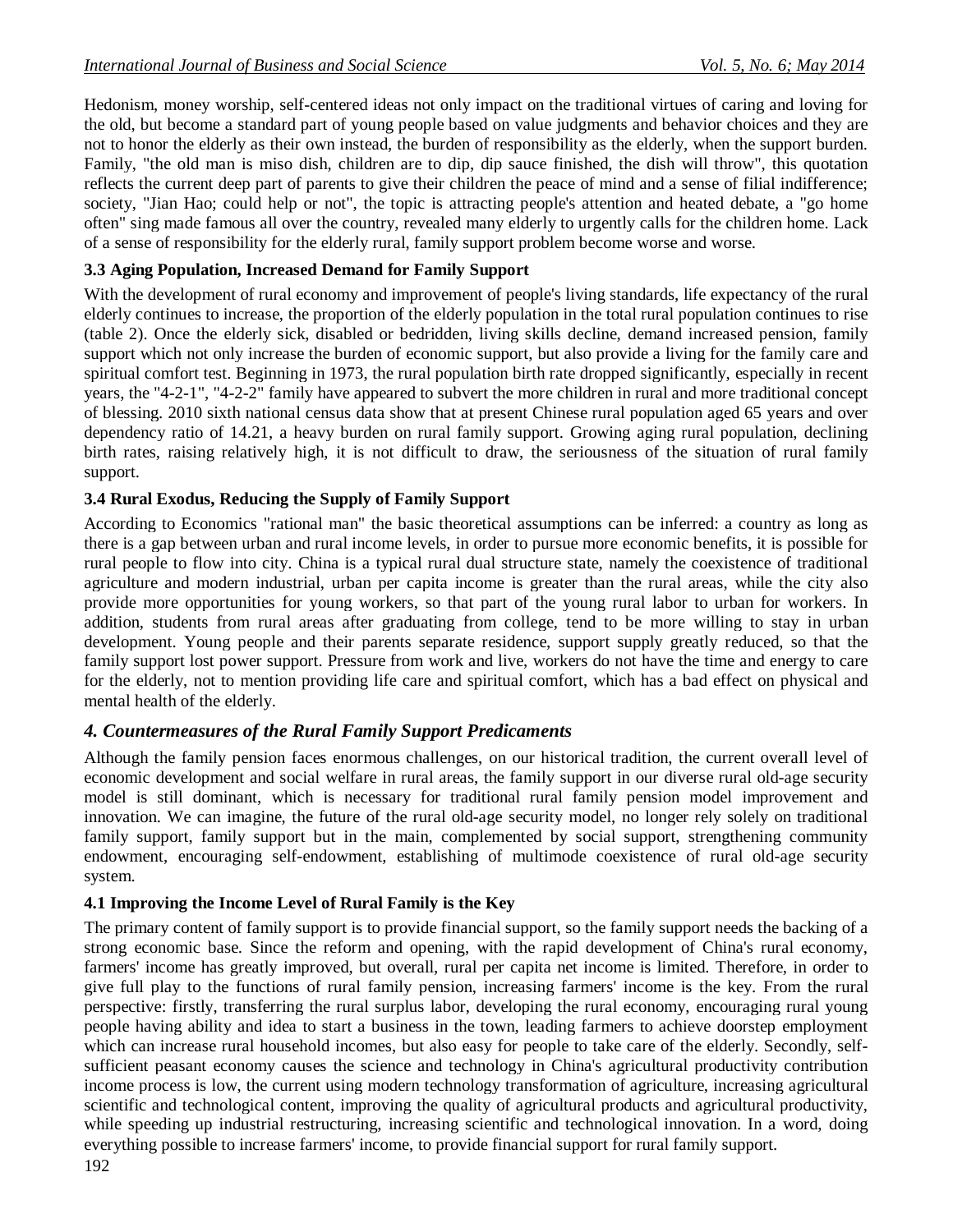From the national point of view: First, agriculture is the foundation of the national economy, it is also a major source of rural household income, but faces with the dual nature and market risks, so countries should strengthen agricultural support and protection, increase food subsidies, improve the scope of subsidies; second, from an economic perspective, the state should establish a "support price" to prevent the low prices of agricultural products, while setting "limit price" control seeds, pesticides, fertilizer prices rise, increasing farmers' income; Third, the state should increase rural family support material incentives, to encourage qualified village setting "respect and care for the old support model family" and "respect and care for the old support exemplary individuals", the rural family support model offered cash rewards. For example, Jiangyin Huaxi Village in Jiangsu Province set up a "Senior Citizen Award", states: the age of 80-year-old villager immediate family members will receive ¥100 each; over 90-year-old villager in immediate family members will receive ¥1,000 each; over 100 year-old villager in immediate family members will receive ¥10,000 each.

#### **4.2 Increasing Publicity and Education of Ethics Is the Secondary**

Under the influence of two thousand years of farming civilization, ethics of filial piety plays an important role in rural family pension continuation, which makes the offspring of parent support by heteronomy behavior over to the conscious behavior. However, the development of the market economy and the impact of modern thought make a part of young people's distort their values. They emphasize the self-centered, pursue hedonism, decrease sense of responsibility to their parents and is not willing to meet their obligations to support the elderly. Aiming at the phenomenon of some people lack of ethics, to strengthen the education of filial piety, to respect for the elderly, to promote the main content of filial piety. In addition, the vast rural areas, villagers exchange and communicate frequently; they are more likely to pay attention to the people around them on their own evaluation and views, so the villagers committee and the majority of farmers should play an active role in their supervision and examination. Giving more encouragement and propaganda to the collective and individual loving the elderly, but criticizing and blaming the people failing to perform their obligations to their parents. To create a good atmosphere of family support in the countryside through publicity and education of filial piety.

#### **4.3 Building of Multilevel Old-Age Security System Is Supplement**

The advantages of family support in the rural old-age security is to provide spiritual comfort for the rural elderly people, but due to the limitation of economic income, family support in the process of work is also facing the challenges, while self-pension, community pension and social pension community highlight the advantages gradually. Therefore, improvement of the rural old-age security model is the basic idea of this stage: the family pension based, complemented by self-support, community support and social support to build multimode coexistence of rural old-age security system. First, self support, productivity development and social wealth increased dramatically, compared with agricultural civilization under the condition of limited income, per capita income now have to meet the remaining outside of survival, which provides strong material reserve for the rural elderly self pension. Meanwhile, according to the survey, the majority of China's rural elderly have industrious habits, they advanced in age, but physical fitness is better, often willing to engage in labor within their capabilities. As a result, they could achieve the old age support with joy; then are able to reduce the burden on their children. Therefore, village organizations at all levels should provide more opportunities to create favorable conditions to encourage older people having the ability to engage in labor, striving to achieve some autotrophic or completely autotrophic. Second, community support, community support as the connection of family pension and social endowment, should actively play its role in rural security.

Specifically, on the one hand, according to the needs of the elderly, establishing community endowment service agencies, regularly organizing personnel to provide door-to-door service, life care and spiritual comfort, holding the elderly knowledge lectures and the old cultural entertainment activities, to enrich their life; on the other hand, in the process of promoting community construction, the third departments should play a function in the development of community charity, public welfare activities. The full realization of the development and utilization of the endowment rural community resources<sup>[8]</sup>. Third, the social support, in promoting rural social endowment insurance, while the government should play the main role, especially in the new rural construction process, this measure is particularly important. The current development of rural social endowment insurance focus is to: increasing government funding to expand pension coverage; strengthening the supervision of pensions to ensure its ability to increase the value; improving the payment amount to enhance the enthusiasm of farmers to participate.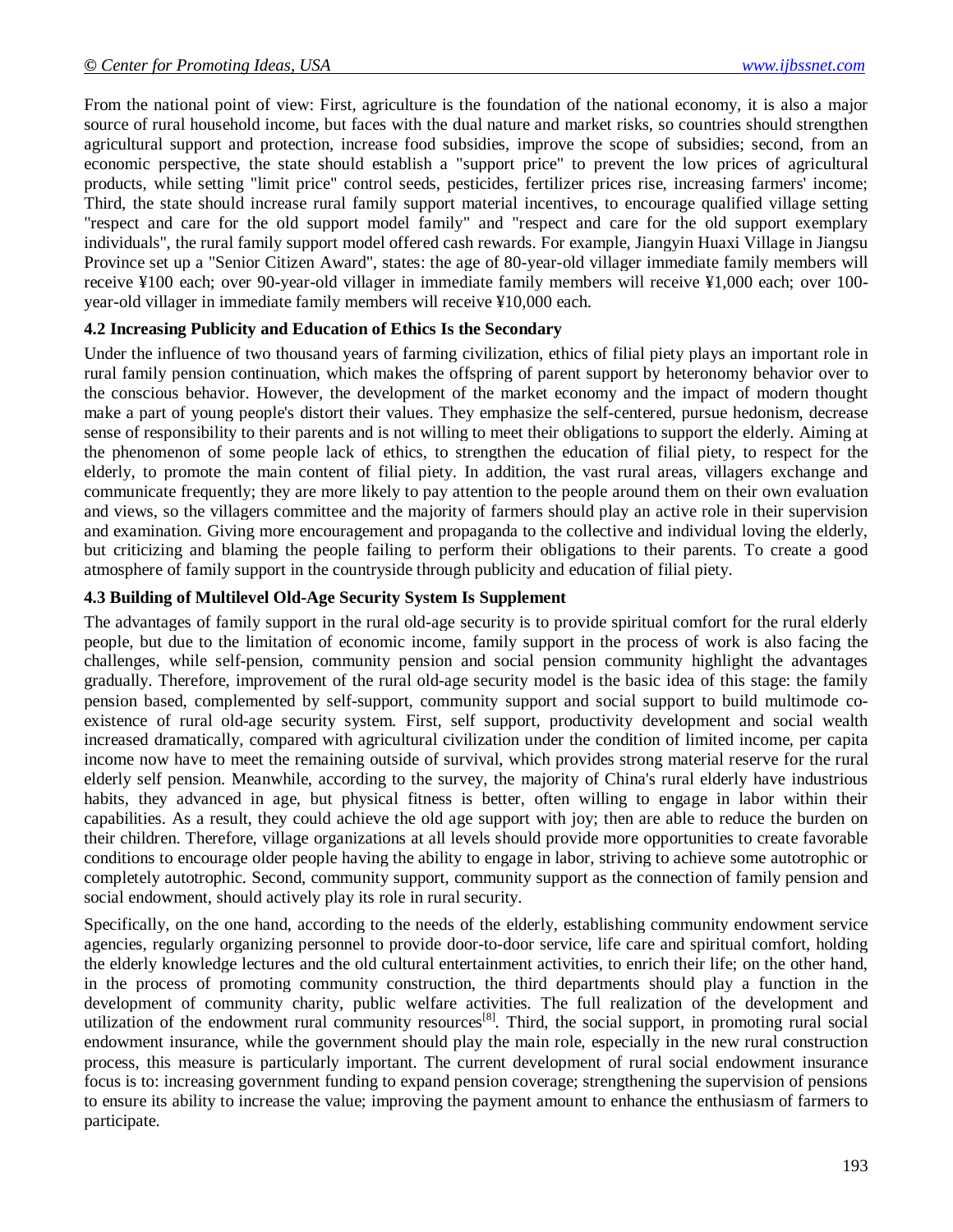Self support, community support and social support as supplements in the form of old-age pension of rural households can make up for the lack of family support to some extent and further promote the level of protection for the elderly in rural areas.

#### **4.4 Strengthening the Construction of Legal System is the Guarantee**

In recent years, the cases of beatings, humiliation, abandonment of the elderly constantly exposed, part of the children have nothing to fear, trampled upon legitimate rights and interests of the elderly, do not fulfill their obligations to support the elderly. It seems that relying on traditional moral power is not enough to awaken people consciousness of respecting and loving the elderly. Thus, it is necessary to strengthen the construction of legal system and legal sanction on the behavior of the people not caring for the elderly. Internationally, Singapore is one of the relatively successful state among those countries carrying out family support system. In November 1995, Singapore promulgated the "*Maintenance of Parents Act*" stipulates that those who refuse to support or aid their elderly parents and parents living in poverty, their parents may apply to court. If the defendants do not comply with "*maintenance parents act*", the court will decide on its fine of S \$ 10,000 or sentenced to one year in prison. In June 1996, according to the law, Singapore set up a maintenance of parents arbitral tribunal, the arbitral tribunal shall consist of lawyers, social workers and citizens composition, then served as the presiding magistrate.

Arbitration procedure is to mediation first, if mediation fails, then the trial and judgment by the Court of Arbitration. From the domestic situation, in order to safeguard the legitimate rights and interests of the elderly, China's "*constitution*", "*senior citizen rights and interests protection law*", "*marriage law*" have made about supporting the old regulations. July 1, 2013the new implementation of the "*senior citizen rights and interests protection law*" is to "go home often " into the law, and shall not often visit the elderly will break the law, which is undoubtedly a great gospel for the elderly. But most of China's implementation of the law only requires children to the elderly what to do, and the children in violation of the law should be subject to what the punishment is less constrained, which makes the law of the rights and interests of the elderly lack of operability. How to strengthen China's rural family support system construction aspects of the laws and regulations? It is worth thinking about. Firstly, rural deeply influenced by traditional ideas, making laws and regulations should fully consider the customs and ethics of particularity, so as to ensure its smooth implementation; Secondly, in order to guarantee the effective implementation of laws and effective safeguard the legitimate rights and interests of the elderly, the legal system construction should increase penalty clause after children in violation of the law; Finally, after the formulation of laws and regulations to strengthen the propaganda, the village committee should organize the elderly and children to learn. Knowing, understanding, law-abiding, and then effectively protect the legitimate rights and interests of the elderly .

#### *5. Conclusions*

At present, China's social pension insurance system is not perfect, and the reality of economic development level is relatively backward, so, family support in our diverse rural old-age security model is still dominant. However, the family pension is facing challenges, for example, the rural household income is low, the lack of sense of responsibility for the elderly, the aging population and rural exodus. This requires a positive role to play in rural family pension, we must also mobilize national, collective and personal strength to compensate for the lack of family support.

| Source of       | ∟abor         | Retirement | Minimum   | Property | Other family | Other |
|-----------------|---------------|------------|-----------|----------|--------------|-------|
| <i>n</i> come   | <i>n</i> come | pension    | living    | 1ncome   | member       |       |
|                 |               |            | allowance |          | provides     |       |
| %<br>Proportion | 29.07         | 24.16      | 3.89      | 0.39     | 40.72        | 1.83  |

| Table1: The Main Source of Livelihood Rural Elderly Aged 60 Years and Above |  |  |  |
|-----------------------------------------------------------------------------|--|--|--|
|-----------------------------------------------------------------------------|--|--|--|

Source: National Bureau of Statistics of People's Republic of China , China 2010 Census Data